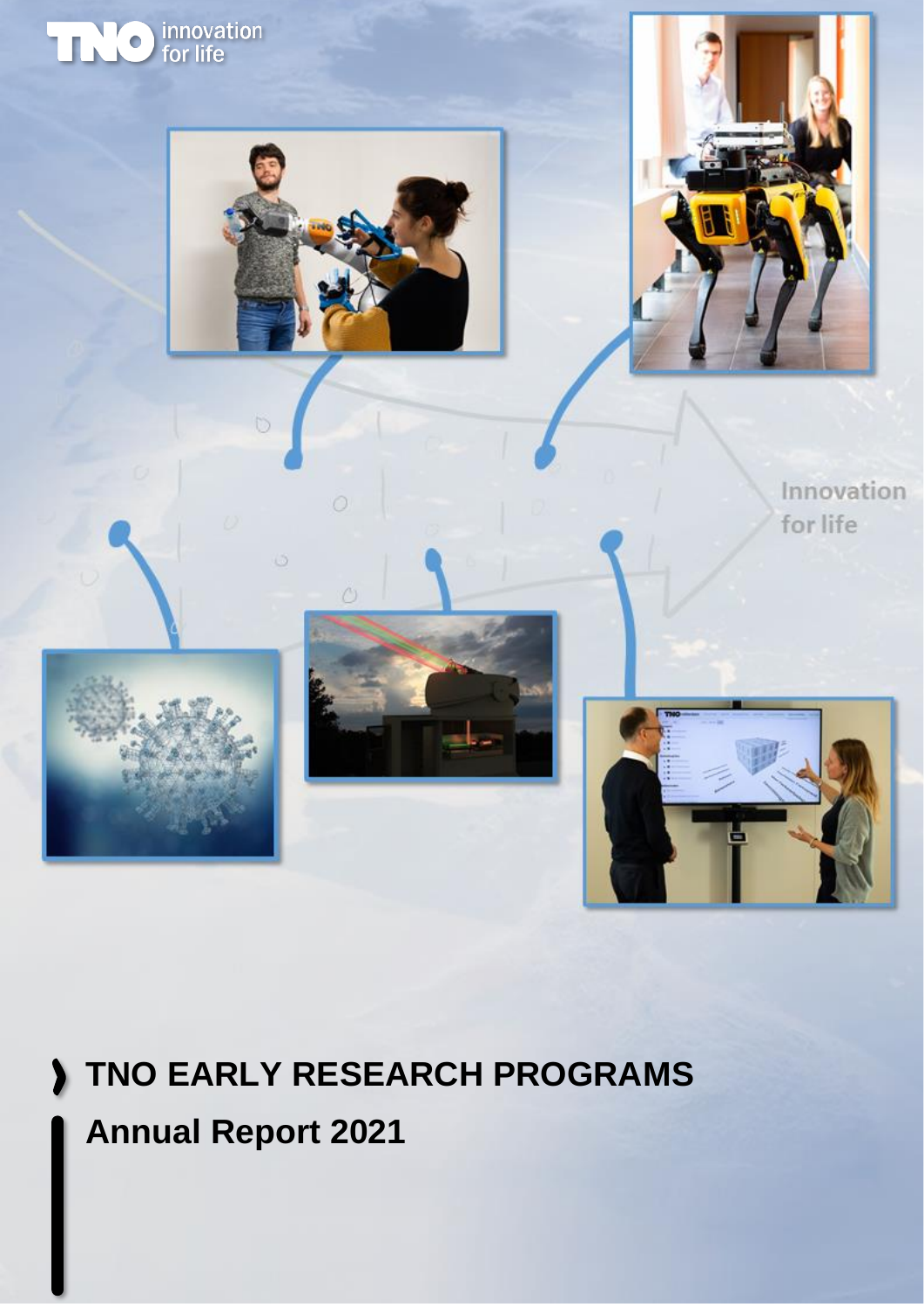TNO-report: TNO 2021 R12745

#### TNO EARLY RESEARCH PROGRAMS Annual Report 2021

Date 1 maart 2022

Author(s) Jaap Lombaers, Stefanie de Hair-Buijssen

All rights reserved.

No part of this publication may be reproduced and / or made public by means of print, photocopy, microfilm or in any other way, without the prior permission of TNO.

© 2022 TNO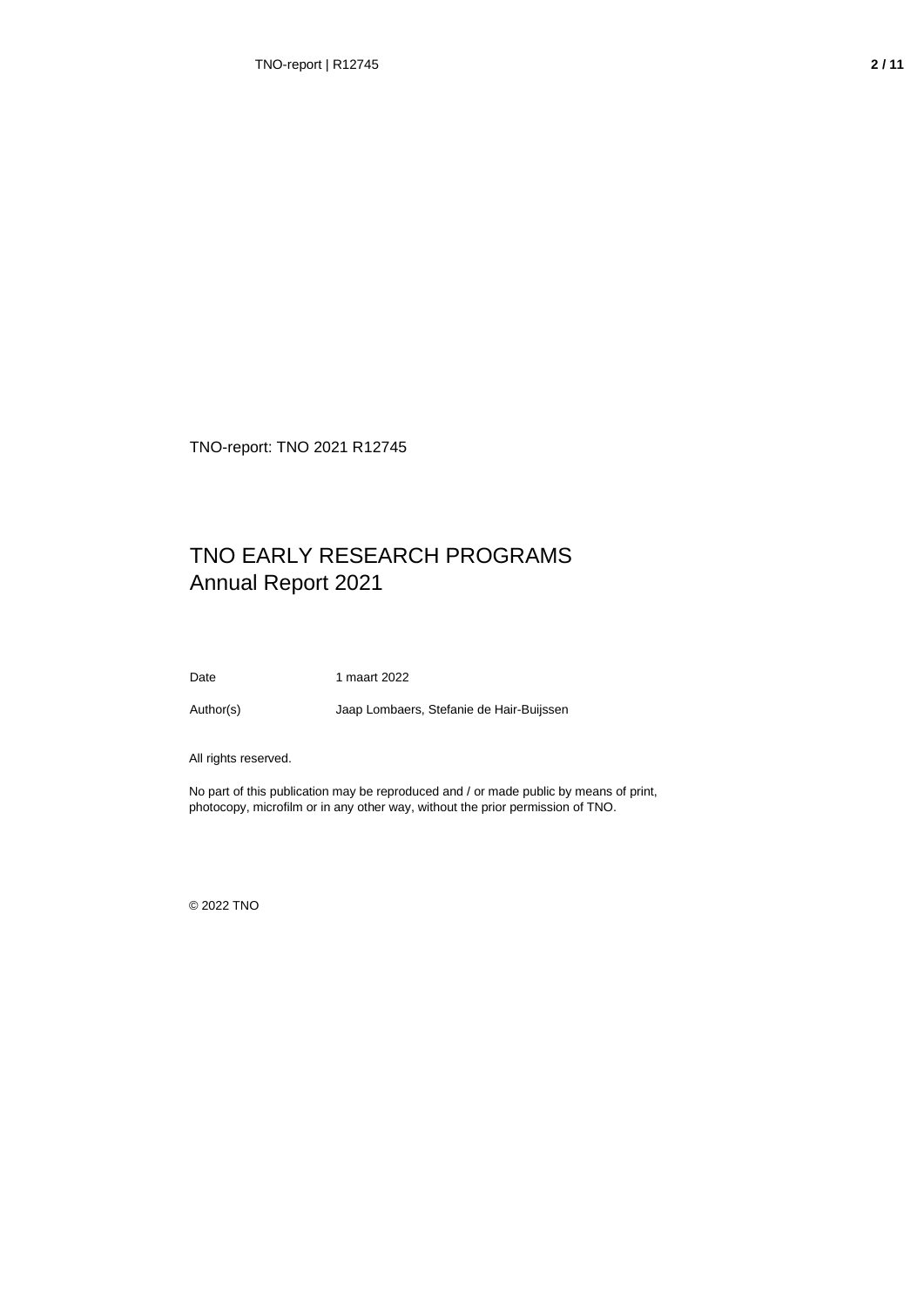### **Contents**

|--|--|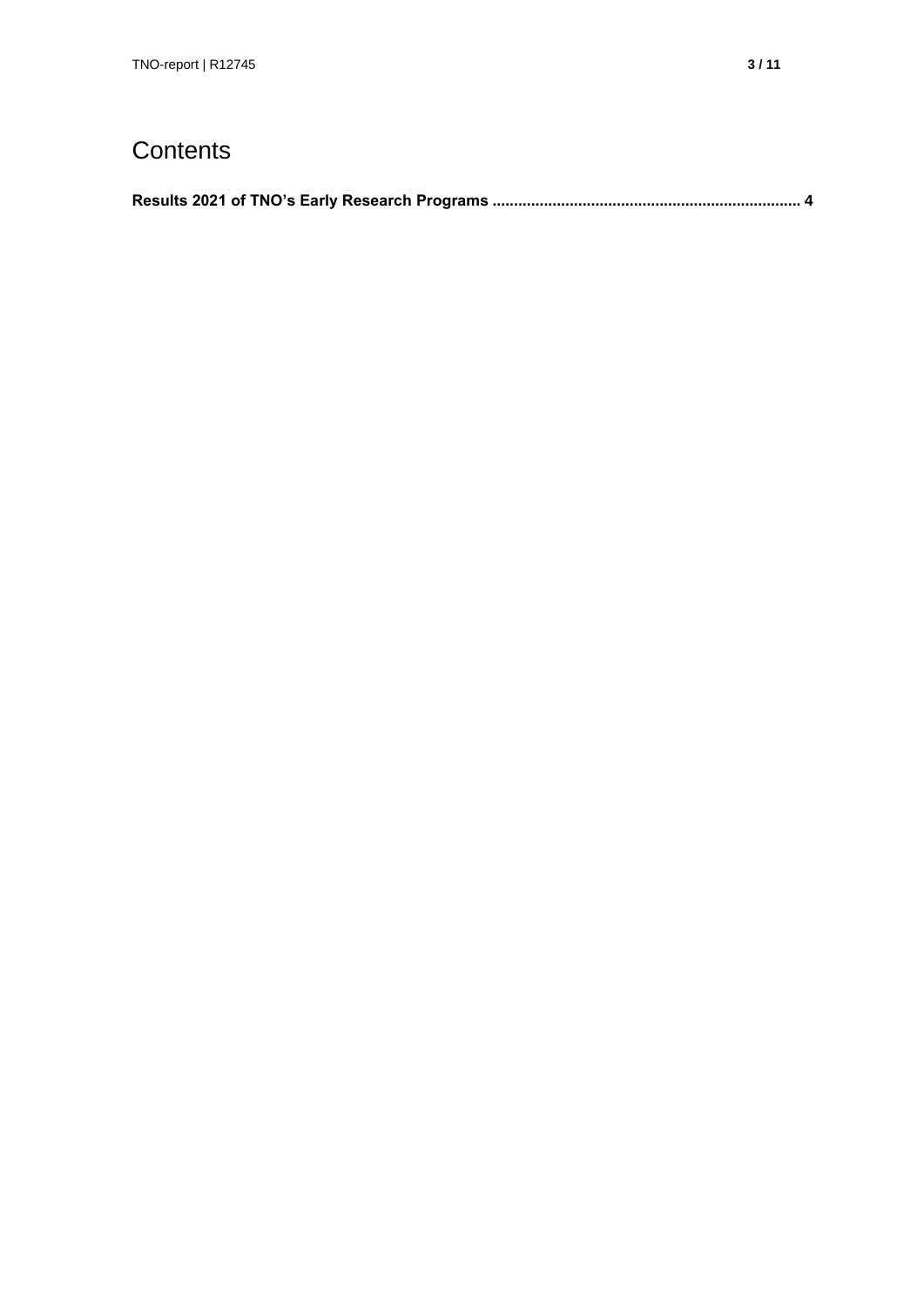#### Results 2021 of TNO's Early Research Programs

In this report we present the 2021 progress of TNO's Early Research Programs (ERP) portfolio; see the funnel in Figure 1. The plans corresponding to the results reported here were described in 'TNO Early Research Program Annual plan 2021' (reference TNO 2020 S083, dated October 5<sup>th</sup>, 2020).



*Figure 1 Funnel TNO Early Research Programs 2021*

In total 19 Full (four-year) ERPs were being carried out (see Table 1), focused on societal and economical challenges requiring a concerted effort of fundamental and applied research, to be succeeded by future private development. We continued our use-case-inspired research approach with emphasis on generating *cutting edge knowledge and technology* together with research partners from academia, and on *building research ecosystems* with stakeholders and sponsors from industry and public organizations. Table 1 lists these Full ERP's and provides for each of these a (few) 2021 highlight(s). Figure 1 shows that the ERP numbers are not equally distributed over the years. This is an historical effect related to the original start of TNO's ERP portfolio which we are gradually reducing towards a portfolio in which every year approximately five new Full ERP's can start.

In addition to the Full ERP programs we executed 10 Seed (single-year) ERP projects (see Table 2). Our policy is to yearly execute a set of such Seed ERP's, of which a selection based on quality and outlook is promoted to Full ERP's for the four years thereafter. It is a deliberate choice to yearly award twice as much Seed ERP's as can be promoted to Full ERP in the consecutive year, thus promoting quality by a fair amount of competition. In the course of 2021 the Seed ERP's "Subsidence and building damage", "AUTO Adapt", "Digital Health Measurements", "Pandemic Diagnostics" and "Opto-Acoustics for Medical Imaging and Structural Monitoring" have been promoted to Full ERPs starting in 2022. The Seed ERP 'Clear Decisions for Engineering Structures' has started in 2021, but has been paused due to capacity problems and will be restarted as Seed in 2022. The Seed ERP Microplastics was granted with a 2-year Full ERP status. For Seed ERP topics not promoted to Full ERP status, alternative ways to proceed are explored and regularly also found.

In the frame of the described ERP programs opportunities to publicize and to patents results were actively pursued. Overall the ERP programs yielded a total of approximately 110 scientific publications and a total of approximately 39 patents were filed.

In 2021, we shared our plans and results of this year and of previous years with many potential partners and stakeholders in the form of patents and other publications, conference presentations, posters and ERP dissemination events.

The ERP plans for 2022 and beyond are described in 'TNO Early Research Program Annual plan 2022' (reference TNO 2021 R11720, dated September 30<sup>th</sup>, 2021).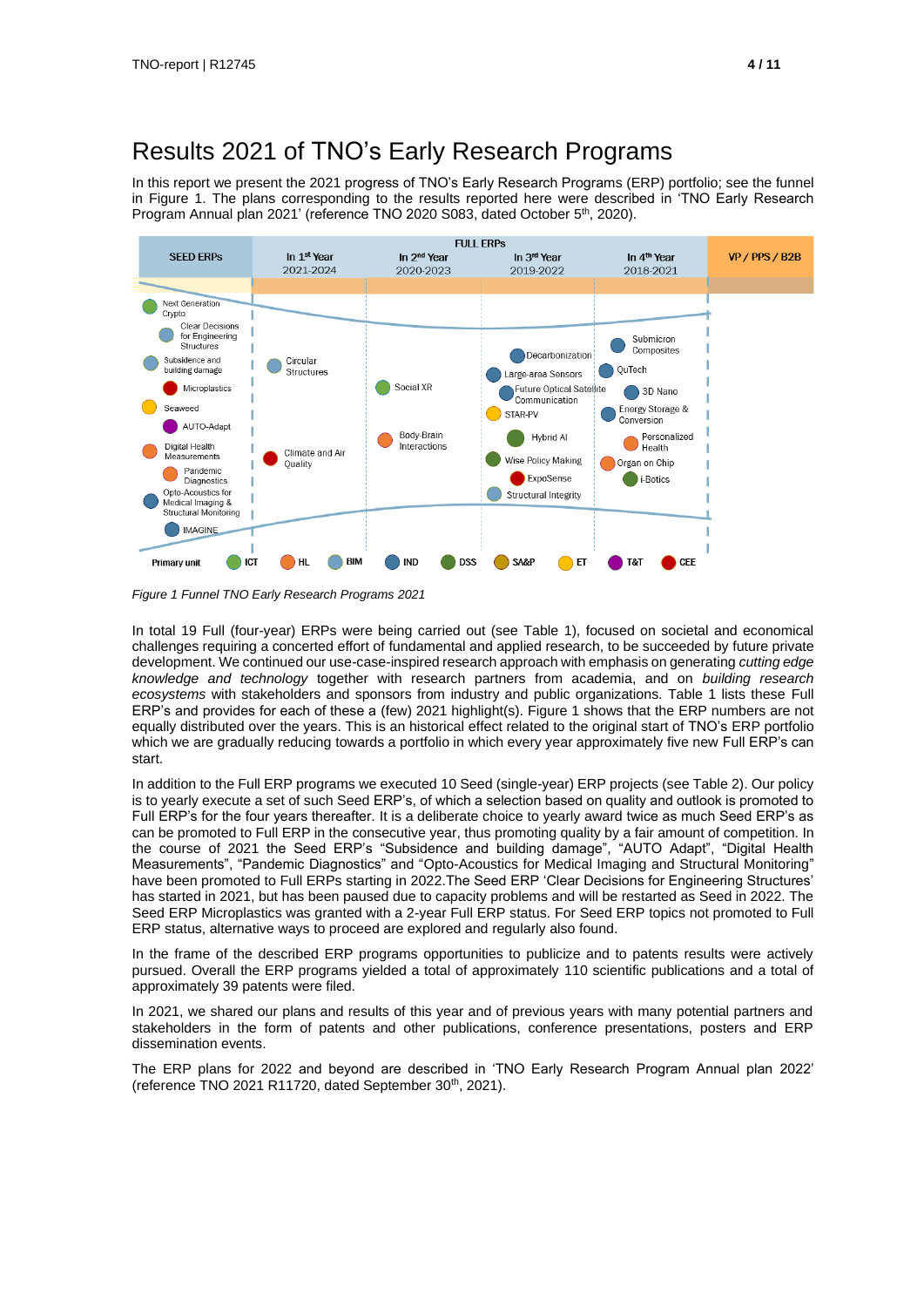*Table 1: Full Early Research Programs, Highlights 2021*

| Full Early Research Programs (four-year programs)                                                                                                                                                                                                                                                                                                                                              |                                                                                                                                                                                                                                                                                                                                                                                                                                                                                                                                                                                                                                                                                                                                                                                                                                                                                                                                                                                                                                                                                                                                                                                                                                                                                                                                                                                  |
|------------------------------------------------------------------------------------------------------------------------------------------------------------------------------------------------------------------------------------------------------------------------------------------------------------------------------------------------------------------------------------------------|----------------------------------------------------------------------------------------------------------------------------------------------------------------------------------------------------------------------------------------------------------------------------------------------------------------------------------------------------------------------------------------------------------------------------------------------------------------------------------------------------------------------------------------------------------------------------------------------------------------------------------------------------------------------------------------------------------------------------------------------------------------------------------------------------------------------------------------------------------------------------------------------------------------------------------------------------------------------------------------------------------------------------------------------------------------------------------------------------------------------------------------------------------------------------------------------------------------------------------------------------------------------------------------------------------------------------------------------------------------------------------|
| <b>ERP-title</b><br>Short overall description                                                                                                                                                                                                                                                                                                                                                  | <b>Highlights 2021</b>                                                                                                                                                                                                                                                                                                                                                                                                                                                                                                                                                                                                                                                                                                                                                                                                                                                                                                                                                                                                                                                                                                                                                                                                                                                                                                                                                           |
| 4th year Full ERP projects: Start 2018 - End 2021                                                                                                                                                                                                                                                                                                                                              |                                                                                                                                                                                                                                                                                                                                                                                                                                                                                                                                                                                                                                                                                                                                                                                                                                                                                                                                                                                                                                                                                                                                                                                                                                                                                                                                                                                  |
| <b>Submicron Composites</b><br>We develop smart, responsive materials<br>by precisely controlling their chemical<br>composition and micro/nanostructure.<br>Examples are nanostructured coatings<br>and nanocomposite polymer films for<br>thermochromic energy efficient windows<br>and 3D-printed fiber reinforced<br>composites with high strength and<br>integrated sensing functionality. | Together with industrial partners we integrated our previously<br>developed doped VO <sub>2</sub> (M) pigments in PVB films using master<br>batches for film extrusion and used the resulting pigmented<br>films to produce thermochromic laminated glass panes. Lab<br>scale laminated glass samples have been prepared. Good<br>thermochromic properties were demonstrated. The first pilot<br>scale window demonstrators have been prepared (1 m <sup>2</sup> sized),<br>optically characterized and integrated for performance<br>monitoring in test buildings at SolarBeat. Furthermore, we<br>developed materials and processing strategies for 3D printing<br>with continuous fibers, enabling products with mechanical and<br>thermal properties suitable for high performance (e.g.<br>aerospace) applications with properties such as high<br>compressive strength (>260 MPa), flexural stiffness (>25<br>GPa), thermal stability (>125°C) and stability in thermal<br>cycling (-50°C to 125°C). Developments included optimization<br>of adhesion between fibers and matrix polymer and the<br>resistance of the material against high temperatures and the<br>use of high temperature polymers such as PEKK, PEEK and<br>PPS. Processing strategies addressed good interlayer<br>adhesion, minimizing voids and obtaining good fiber alignment<br>for 3D load cases. |
| QuTech<br>We aim to demonstrate fault tolerant<br>quantum computing and quantum<br>internet.                                                                                                                                                                                                                                                                                                   | The Quantum Computing Demonstrator was upgraded with a<br>second 2-qubit spin device and improved spin control with up-<br>conversion. Automatic tuning and calibration was introduced in<br>the transmon computing system. A first Quantum Internet<br>demonstrator was launched, based on a simulated back-end.                                                                                                                                                                                                                                                                                                                                                                                                                                                                                                                                                                                                                                                                                                                                                                                                                                                                                                                                                                                                                                                                |
| <b>3D Nano Manufacturing</b><br>We create breakthrough solutions for<br>semiconductor metrology for the next<br>generations of chips by developing and<br>exploiting scanning probe microscopy in<br>all its different modalities. Additionally we<br>facilitate innovation in neighbouring areas<br>like bio-technology.                                                                      | In 2021 deep subsurface imaging of chips was achieved by<br>integrating a 4Ghz piezo actuator on a custom cantilever tip.<br>With this new device features of 2um pitch could be imaged<br>under 5um and 9.7um deep layers. With this result alignment<br>and overlay metrology can be improved substantially.<br>Furthermore 3D nanowire structures were imaged making their<br>chemical composition visible at a level of 20nm resolution.<br>TNO's own quantum sensing Atomic Force Microscope was<br>tested and it outperformed current commercial devices.<br>In the Design for AI program a demonstrator was built to show<br>the concept of "design for Al" applied to an over-constrained<br>metrology problem.                                                                                                                                                                                                                                                                                                                                                                                                                                                                                                                                                                                                                                                          |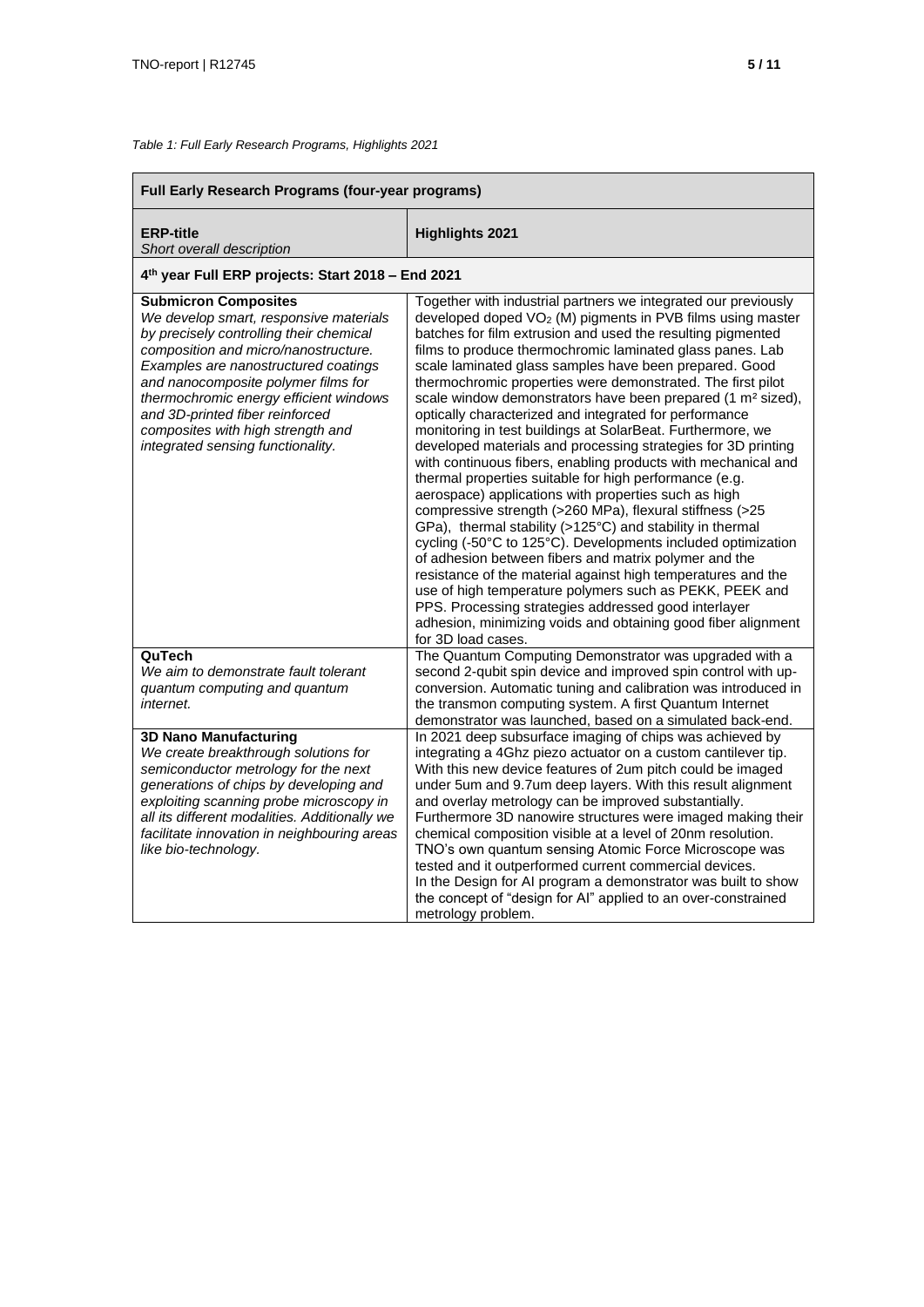| <b>Energy Storage &amp; Conversion</b><br>Using renewable electricity and sunlight,<br>$CO2$ and green $H2$ as a feedstock, we<br>produce C1 chemicals and fuels<br>providing a great opportunity to store<br>energy, to overcome the inherent<br>fluctuations in supply of renewable<br>energy and the spatial and temporal<br>mismatch between demand and supply. | In the electrons-to-chemicals research line (using renewable<br>electricity as energy source to drive chemical reactions) a<br>completely new process concept for electrolysis of CO2 has<br>been developed. Formic acid production using this concept<br>was demonstrated and patented. A 1 kg/hr test installation<br>(ZEUS) has been commissioned and is now in operation.<br>Scale-up of CO <sub>2</sub> and CO electrochemical conversion and sale-<br>up of integrated CO <sub>2</sub> capture and conversion using capture<br>solvents as electrolytes was demonstrated. In the photons-to-<br>chemicals research line (using sunlight as the energy source to<br>drive chemical reactions) strategies of commercially feasible<br>photo(electro)chemical conversion of CO <sub>2</sub> to methanol and<br>C≥2 chemicals are developed and validated. A complete lab-<br>scale mini-factory for the conversion of CO <sub>2</sub> to methane and<br>syngas has been commissioned and is now in operation. A<br>H2020 project was started to develop and validate a photonic<br>device and chemical process concept for the sunlight-powered<br>conversion of CO <sub>2</sub> to chemicals/fuels CO and CH <sub>4</sub> . |
|---------------------------------------------------------------------------------------------------------------------------------------------------------------------------------------------------------------------------------------------------------------------------------------------------------------------------------------------------------------------|---------------------------------------------------------------------------------------------------------------------------------------------------------------------------------------------------------------------------------------------------------------------------------------------------------------------------------------------------------------------------------------------------------------------------------------------------------------------------------------------------------------------------------------------------------------------------------------------------------------------------------------------------------------------------------------------------------------------------------------------------------------------------------------------------------------------------------------------------------------------------------------------------------------------------------------------------------------------------------------------------------------------------------------------------------------------------------------------------------------------------------------------------------------------------------------------------------------------------------|
| <b>Personalized Health</b><br>We develop a system providing<br>personalized advice on sustainable<br>lifestyle habits based on biological                                                                                                                                                                                                                           | In 2021, 62 volunteers started the SLIMMER+ study. The<br>primary goal of the TNO SLIMMER+ study is to examine if<br>personalization based on the innovative combination of<br>biology, personality and behavior results in a more effective                                                                                                                                                                                                                                                                                                                                                                                                                                                                                                                                                                                                                                                                                                                                                                                                                                                                                                                                                                                    |
| understanding of inflammatory dynamics,<br>dysmetabolism, AI modeling and health<br>community support.                                                                                                                                                                                                                                                              | intervention to improve and maintain healthy behavior (as<br>compared to the regular SLIMMER program) and if this<br>approach is suitable for implementation in primary care. The<br>first results include positive experiences of the participants and<br>health care professionals, paving the way for conducting<br>personalized interventions at scale. The study will be<br>completed in Mach 2022.                                                                                                                                                                                                                                                                                                                                                                                                                                                                                                                                                                                                                                                                                                                                                                                                                        |
| <b>Organ Function on Chip</b><br>With an advanced organ-on-a-chip<br>preclinical toolbox we enable the<br>inclusion of human diversity in the<br>preclinical phase of drug development<br>and the selection of the right candidate<br>drugs and right patients for clinical trials.                                                                                 | We validated our applications of gut on-a-chip and liver on-a-<br>chip with a number of model compounds. These validation<br>datasets show the value of the models as the obtained data<br>are very comparable to human data from clinical studies. With<br>respect to further technology development, we succeeded in<br>technical coupling of liver and gut: with partners we are<br>working towards gut-liver-kidney coupling for 'ADME'<br>applications (concerning disposition of pharmaceutics in<br>humans). The technology developments will continue in in<br>several consortia that have been setup in 2021. We became a<br>representative user in the TTW SMART project, a collaboration<br>of several strong academic partner, technology companies and<br>big pharma.<br>We prepared a webinar (taking place in March 2022) that will<br>present our models ready for applications in commercial                                                                                                                                                                                                                                                                                                                   |
|                                                                                                                                                                                                                                                                                                                                                                     | projects and we will also present the collaboration possibilities<br>for further development. Our gut on-a-chip advances have<br>been published in two peer reviewed papers.                                                                                                                                                                                                                                                                                                                                                                                                                                                                                                                                                                                                                                                                                                                                                                                                                                                                                                                                                                                                                                                    |
| <b>i-Botics</b><br>We focus on optimal human-robot<br>interaction in challenging, unpredictable,<br>dynamic situations. The focus areas are<br>human controlled robots based on<br>telepresence perception and                                                                                                                                                      | We have built a demo of a bimanual tele-operated setup<br>augmented with another arm (see also picture on front page).<br>We continued our work on interpreting the VR environment<br>and creating symbolic object representations and their transfer<br>to live operators in a multi-sensory VR environment for<br>situational awareness. A demonstrator of an active back                                                                                                                                                                                                                                                                                                                                                                                                                                                                                                                                                                                                                                                                                                                                                                                                                                                     |
| manipulation capabilities for e.g.<br>installation, maintenance, repair and<br>emergency response; and wearable<br>robots for human enhancement in<br>rehabilitation and heavy work<br>environments.                                                                                                                                                                | support exoskeleton and a controller optimized for<br>effectiveness and usability in practice were built, including<br>multiple algorithms targeted to generate a real-time estimation<br>of the bending forces in the lower back. We created a sensor-<br>based tool which helps determine the potential for<br>exoskeletons in heavy work.                                                                                                                                                                                                                                                                                                                                                                                                                                                                                                                                                                                                                                                                                                                                                                                                                                                                                    |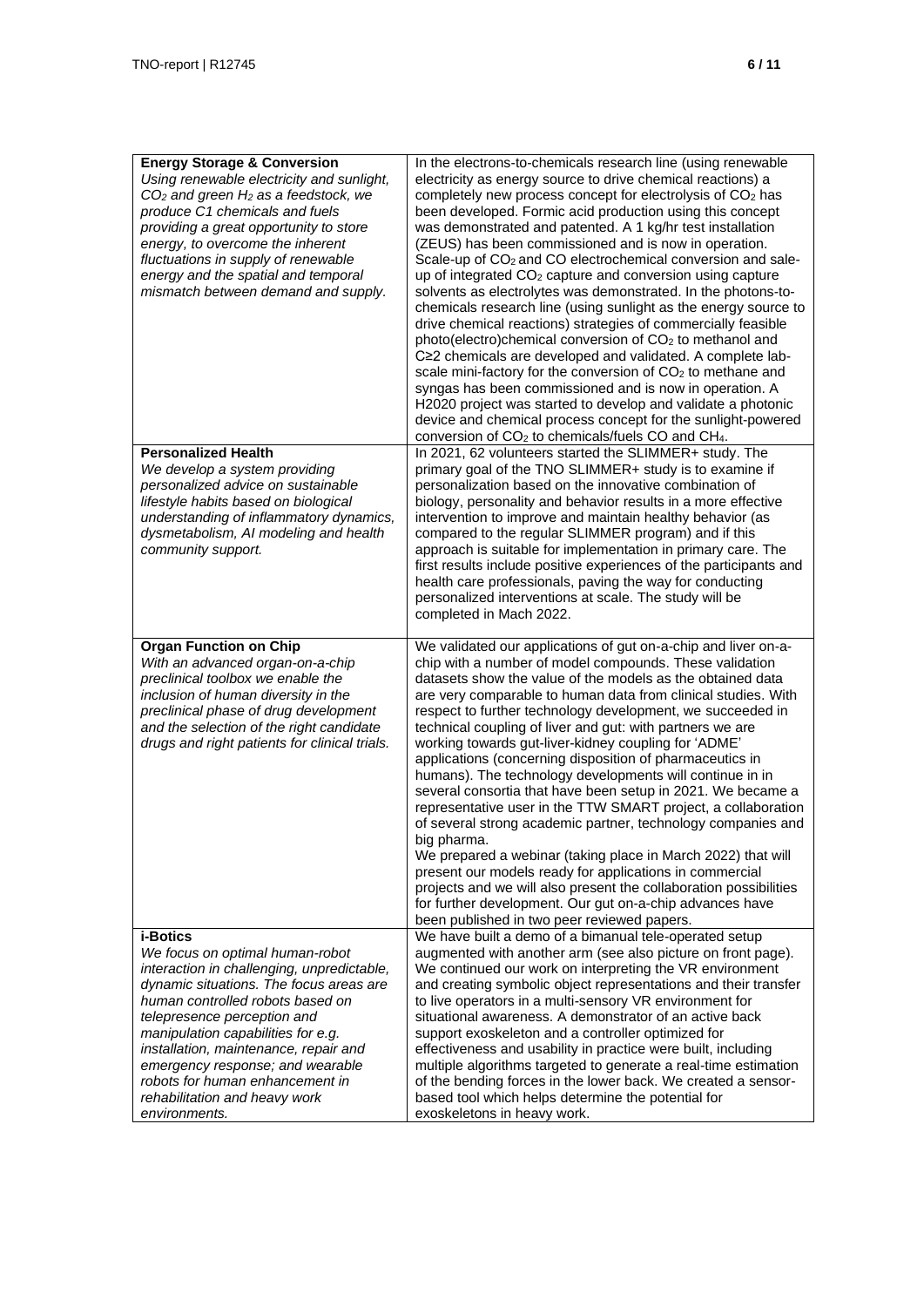| 3rd year Full ERP projects: Start 2019 - End 2022                                                                                                                                                                                                                                                                                                                                                                                                                                                                     |                                                                                                                                                                                                                                                                                                                                                                                                                                                                                                                                                                                                                                                                                                                                                                                                                                                                                                                                                            |
|-----------------------------------------------------------------------------------------------------------------------------------------------------------------------------------------------------------------------------------------------------------------------------------------------------------------------------------------------------------------------------------------------------------------------------------------------------------------------------------------------------------------------|------------------------------------------------------------------------------------------------------------------------------------------------------------------------------------------------------------------------------------------------------------------------------------------------------------------------------------------------------------------------------------------------------------------------------------------------------------------------------------------------------------------------------------------------------------------------------------------------------------------------------------------------------------------------------------------------------------------------------------------------------------------------------------------------------------------------------------------------------------------------------------------------------------------------------------------------------------|
| Decarbonisation<br>We target to reduce the dependency of<br>the chemical industry (primarily at the<br>Chemelot site) on fossil sources, by<br>developing climate proof technologies<br>and associated implementation<br>strategies.                                                                                                                                                                                                                                                                                  | To investigate plasma technologies, a 3D finite element<br>thermal gas flow model for simulating the chemical conversion<br>has been developed. Based on simulations the relations<br>between chemical conversion, residence time and gas<br>temperature have been retrieved. Those relations, including<br>the effect of acetylene conversion on gas mixture composition<br>and accompanying thermal properties, have been studied to<br>estimate the resulting acetylene production. Additionally, we<br>are working on a bench scale version of a plasma plant in<br>order to test, verify and improve the process models. The<br>opening of the Brightsite Plasmalab was in November 2021.<br>With the enhanced and validated models and the test results of<br>the bench scale, the design of a pilot plant can be optimized.                                                                                                                         |
| Large-Area Ultrasound<br>We develop technology for large area,<br>flexible ultrasound imaging/monitoring<br>systems enabling to bring medical care to<br>the home environment. Our essential<br>approach is to build printed ultrasound<br>transducers using cost effective display<br>fabrication technologies.                                                                                                                                                                                                      | As a result of better device processing and understanding<br>~16x improvement in pulse-echo efficiency was realized with<br>our flexible polymer ultrasound technology. Prototypes of 128-<br>channel linear arrays were realized. Acoustic crosstalk was<br>negligible. Ultrasound images of tissue phantoms were<br>recorded using image capture times of 0.1-1 ms, which is a<br>factor of 106 improvement over our last year's imaging results.<br>We tested several versions of wearable ultrasound patches. A<br>study with healthy volunteers gave important information on<br>comfort and wearability aspects.                                                                                                                                                                                                                                                                                                                                     |
| <b>Future Optical Satellite</b><br>Communication<br>By using laser light instead of radio we<br>aim to greatly enhance communication<br>between satellites, ground stations and<br>airplanes, providing ultra-high data<br>throughput and ultra-secure and multi-<br>point communication.                                                                                                                                                                                                                             | In 2021 we established a system concept of a ground<br>communication terminal capable of transmitting data at 200<br>Gigabit/s to a LEO satellite to contribute to the ultra-high data<br>throughput future needs (also see picture on front page). To<br>support the ultra-secure communication development, we<br>designed a narrowband and adjustable spectral filter to reject<br>background radiation. This will contribute to future daylight<br>BB84 QKD links. Finally, a consolidated design and analysis of<br>multiple optical concepts for an optical telescope with an<br>extreme low volume is now in place, to enable multi-point<br>GEO/MEO communication terminals.                                                                                                                                                                                                                                                                       |
| <b>STAR-PV</b><br>By gaining insight in and by developing<br>improved control of basic degradation<br>mechanisms we enable improved<br>reliability and sustainability and lifetime<br>extension (e.g. beyond 20 years) of<br>integrated thin film devices (photovoltaic<br>and other opto-electronics) integrated in<br>building components and products.                                                                                                                                                             | Novel in-situ fiber sensor technology was developed and<br>installed for field monitoring of multiple stress factors in<br>integrated solar modules, providing detailed information to<br>study basic degradation mechanisms and to define more<br>realistic accelerated lifetime test methods. TNO experts on<br>circular economy and photovoltaics jointly published a position<br>paper on the sustainability of photovoltaics, which was<br>presented in a webinar attracting >600 attendants. Reliability<br>research on stretchable printed electrical interconnection lines<br>resulted in commercial application in wearable electronics<br>(TNO spinoff).                                                                                                                                                                                                                                                                                         |
| <b>Hybrid AI</b><br>This ERP, our largest, consists of a<br>coherent set of program lines, two of<br>which being the 'flagships' of the<br>program: SNOW (AI capabilities for self-<br>aware autonomous systems that can<br>operate safely and effectively in an open<br>world) and FATE (AI to provide fair<br>advices by continuous learning from<br>multiple potentially confidential and<br>biased data sources). These two<br>flagships form the actual ERP and are<br>surrounded by a set of use case projects. | A main characteristic of the Appl.AI program is its integral<br>approach. The knowledge development branches out to<br>concrete applications in different domains. In 2021 we<br>developed a multi-year Strategic Research Agenda to focus<br>the research in the flagships and use case projects of the<br>program. In SNOW, we developed AI capabilities related to<br>situation-awareness, user-awareness and self-awareness.<br>These capabilities have been implemented on the SPOT robot<br>(see picture on front page) and tested with specific KPI's. In<br>FATE, we developed AI capabilities on the topics Fair AI,<br>Explainable AI, Co-learning and Secure Learning. These<br>capabilities were tested and demonstrated in the AI4Justice<br>use case. Knowledge on AI, its characteristics, technologies,<br>limits, etcetera are acquainted in all of the projects. All<br>research combined strengthens TNO's knowledge position on<br>AI. |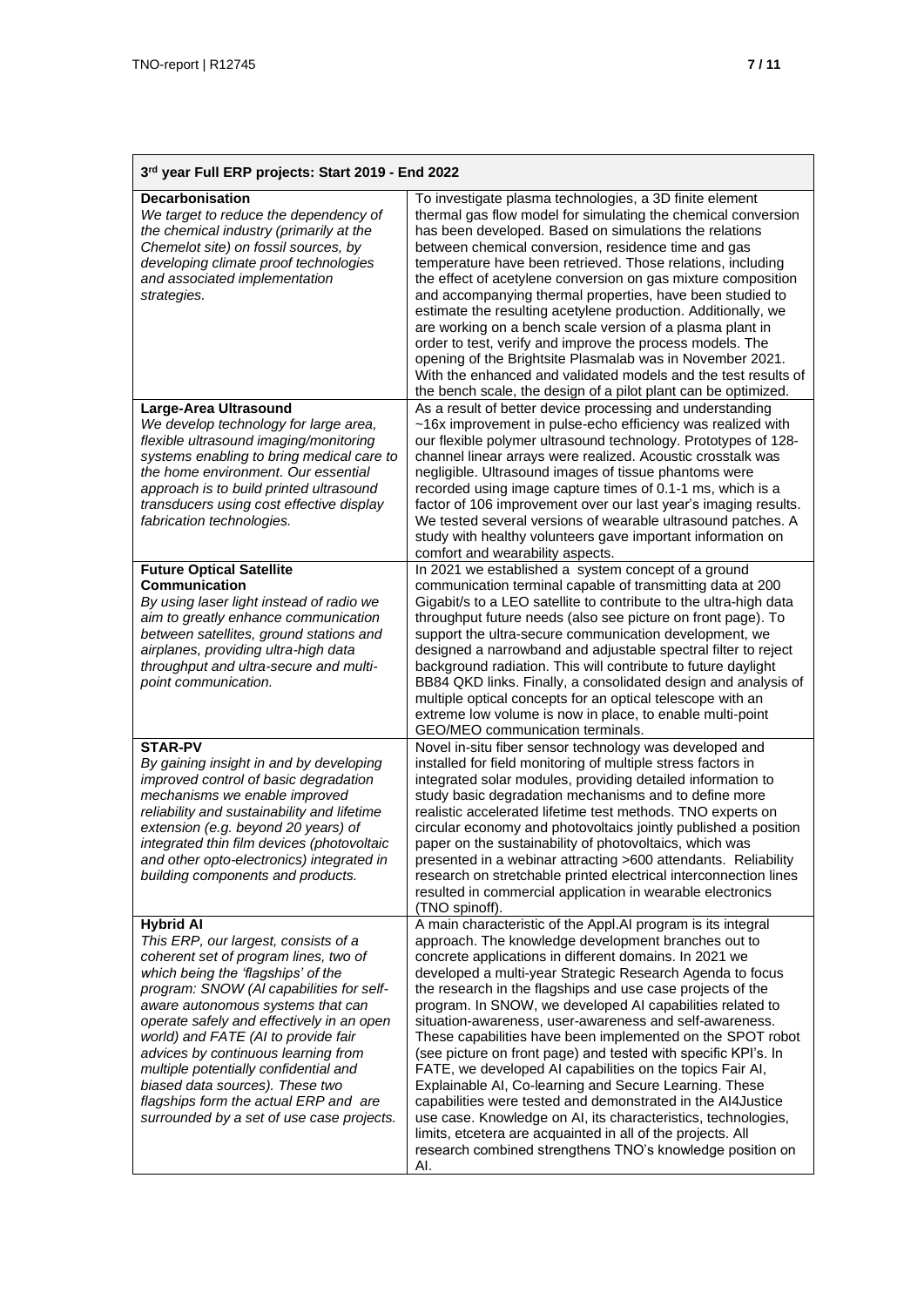| <b>Wise Policy Making</b><br>We develop a suite of instruments and<br>methods to support policy makers to<br>assess the impact of policy options on<br>wellbeing (ex-ante) and to engage in<br>unbiased and well-informed dialogue<br>leading to decisions that prioritize<br>sustainable societal wellbeing.                                                                     | We developed a prototype of the Wise Cube (a tool to analyse<br>expected impact of alternative policies on wellbeing), including<br>a quantitative model and interactive dashboard (see picture on<br>front page). To support the identification and avoidance of<br>biases in policy making, we developed a Neuro-evolutionary<br>Bias Framework that provides insights into the neuro-<br>evolutionary origin and underlying working mechanisms of<br>cognitive biases. This Bias Framework has been published<br>and has been included in the prestigious Encyclopedia of<br>Behavioral Neuroscience.                                                                                                                                                                                                                                                                                                     |
|-----------------------------------------------------------------------------------------------------------------------------------------------------------------------------------------------------------------------------------------------------------------------------------------------------------------------------------------------------------------------------------|--------------------------------------------------------------------------------------------------------------------------------------------------------------------------------------------------------------------------------------------------------------------------------------------------------------------------------------------------------------------------------------------------------------------------------------------------------------------------------------------------------------------------------------------------------------------------------------------------------------------------------------------------------------------------------------------------------------------------------------------------------------------------------------------------------------------------------------------------------------------------------------------------------------|
| <b>ExpoSense</b><br>We develop solutions for personalized<br>promotion of health based on non-<br>invasive assessment of external and<br>internal exposure profiles to Particular<br>Matter (PM), by developing accurate,<br>reliable and calibrated PM sensors and<br>by predicting and interpreting personal<br>external and internal exposures by quasi<br>real-time modelling | In 2021 we demonstrated how a combination of (sensor)<br>measurements and modelling can quantify personal and<br>population exposure within our living environment. Within this<br>overall context: (1) We have built a new version of the ERP<br>developed sensor for chemical identification of PM and tested<br>this in an environmental setting. (2) We have integrated data<br>from the Regionaal Meetnet Zuid-Oost Brabant and other<br>sensor data into a LOTOS-EUROS based data assimilation<br>model for dynamic high resolution air quality monitoring. (3)<br>We merged dynamic population data with dynamic air quality<br>data for assessments of population exposure levels on<br>postcode-4 level in Eindhoven.(4) We performed a pilot on<br>using sensors for personal exposure assessments to identify<br>both local emission sources as well as personal influence on<br>exposure levels. |
| <b>Structural Integrity</b><br>We develop digital twins (simulation<br>models fed with sensor data) mimicking<br>the behaviour of macro-structures and<br>guiding the design and management of<br>these structures. Main challenges are<br>multi-scale modelling, advanced sensing<br>techniques, high speed computing and AI<br>learning capabilities.                           | Components of the DT (Digital Twin) Steel Bridge were<br>successfully integrated and tested on the IJsselbrug. It was<br>agreed with RWS that the Moerdijkbrug will be used as a field<br>site in 2022 (final year of the ERP) and beyond: RWS will<br>participate actively. A lab demo has been built for the DT<br>Bolted Connection and successfully used for the first tests. A<br>demo of the DT Loadmap has been given to the city of<br>Amsterdam and resulted in plans for follow-up cooperation.<br>Our BridgeWiM system achieved part of the requirements.<br>Blast resistant composite material development was<br>sufficiently mature to hand it over to projects with budget for<br>higher TRL levels.                                                                                                                                                                                          |
| 2 <sup>nd</sup> year Full ERP projects: Start 2020 - End 2023                                                                                                                                                                                                                                                                                                                     |                                                                                                                                                                                                                                                                                                                                                                                                                                                                                                                                                                                                                                                                                                                                                                                                                                                                                                              |
| <b>Social XR</b><br>We create a shared XR (eXtended<br>Reality) environment, where participants<br>get an enhanced feeling of being in the<br>presence of, and interacting with, other<br>persons at a remote location.                                                                                                                                                           | We have developed technology to improve eye contact and<br>eye gaze awareness, such as gaze tracking and Head<br>Mounted Display removal. We have generated key insights<br>into the placement and scalability potential of the media<br>functions, and - based on the output of cross-layer<br>orchestration – a decision where to place Social XR workloads<br>conditioned on bandwidth and latency budget and constraints<br>like availability of GPU accelerators. We have determined the<br>functional and technical requirements for selected cues that<br>make and break the experience of social presence, and<br>performed an evaluation for XR meetings. We have integrated<br>research results from 2020 into a first update of the social XR<br>platform, resulting in a system that was rated significantly<br>higher on all factors compared to 2019.                                          |
| <b>Body-Brain Interactions</b><br>We improve life-long health, performance<br>and mental strength via mechanism-<br>based understanding of the connections<br>between body and brain, realized into a<br>Brain-Body Interaction technology<br>platform.                                                                                                                           | We have developed a new way of sampling small aliquots of<br>human blood (using a preclinical technology known from<br>research with mice) to enable human profiling and<br>characterization. We will use this technology with the human<br>volunteers in the human Body-Brain platform on molecular<br>level.<br>An METC-approved experimental design was made for the<br>study on sleep deprivation as an acute stressor.                                                                                                                                                                                                                                                                                                                                                                                                                                                                                  |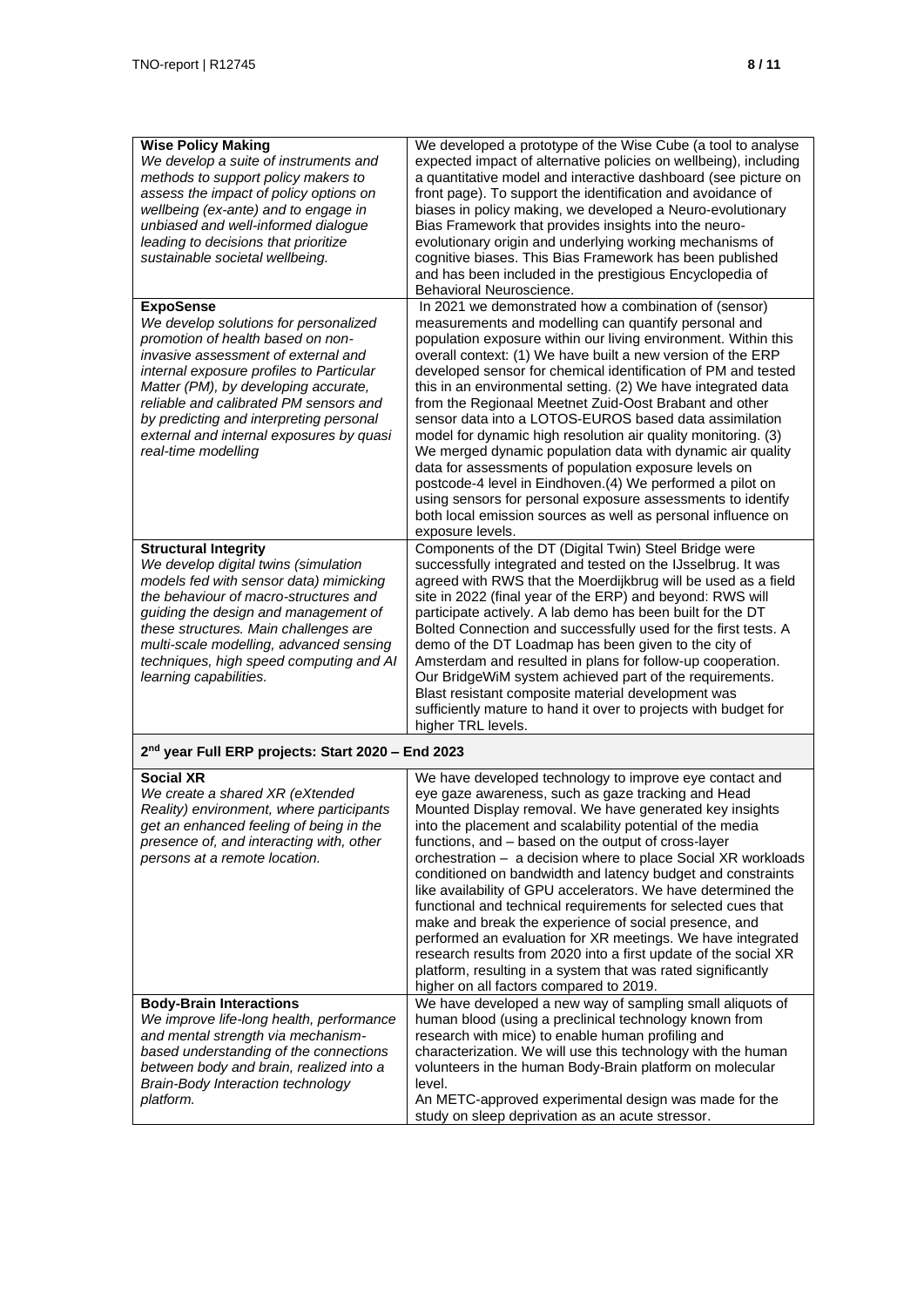| 1st year Full ERP projects: Start 2021 - End 2024                                                                                                                                                                                             |                                                                                                                                                                                                                                                                                                                                                                                                                                                                                                                                                                                                                                                                                                                                                                                                                                                                                                                                                                                                                                                                                 |
|-----------------------------------------------------------------------------------------------------------------------------------------------------------------------------------------------------------------------------------------------|---------------------------------------------------------------------------------------------------------------------------------------------------------------------------------------------------------------------------------------------------------------------------------------------------------------------------------------------------------------------------------------------------------------------------------------------------------------------------------------------------------------------------------------------------------------------------------------------------------------------------------------------------------------------------------------------------------------------------------------------------------------------------------------------------------------------------------------------------------------------------------------------------------------------------------------------------------------------------------------------------------------------------------------------------------------------------------|
| <b>Circular Structures</b><br>We develop knowledge and technology<br>that enables for concrete structures a<br>shift from traditional design strategies to<br>a new engineering design method driven<br>by supply quality-demand integration. | In 2021, two use cases have been analyzed to demonstrate<br>the feasibility of multi-objective design optimization of<br>sustainable concrete structures: (i) using recycled concrete<br>aggregates to replace aggregates from primary resources in<br>new structures and (ii) re-use of an existing, reclaimed<br>(precast) hollow core slab for optimized design of a new<br>building. A review of circularity indicators has been performed<br>and the design tool indicators were selected and<br>parameterized to enable their implementation in 2022. A<br>unique combination of measurement tools was tailored in-<br>house to show that performance of construction and demolition<br>wastes can be interpreted in relation to its key characteristics<br>as well as its specific combination with additives. Collaboration<br>was established with UTwente. Results from 2021 enabled<br>launching projects with industry aimed at formulating an RWS<br>research roadmap for enabling non-traditional solutions for<br>sustainable concrete transport infrastructure. |
| <b>Climate and Air Quality</b><br>We develop a globally applicable, multi-<br>scale atmospheric modelling system with<br>resolution down to 25m to fully exploit the<br>emerging observation capacity from<br>satellites and sensors.         | In 2021, we have developed several components of the<br>modelling system: (1) Emission models: Development of local<br>emission models using advanced techniques (deep learning<br>and data mining) of households and restaurant emissions.<br>Research on vehicle emission based on actual acceleration<br>patterns per vehicle type. (2) Atmospheric modelling:<br>Increased resolution of LOTOS-EUROS modelling to 1km.<br>Increased accuracy of DALES modelling by taking into account<br>a mosaic of land use types and its effect on atmospheric<br>dispersion. (3) Evaluation and data assimilation: Development<br>of a dynamic model evaluation strategy, complemented by<br>indicators on time scale dependent cycles and sensitivity to<br>meteorological parameters. Demonstration of the TROPOMI<br>assimilation scheme with LOTOS-EUROS.                                                                                                                                                                                                                          |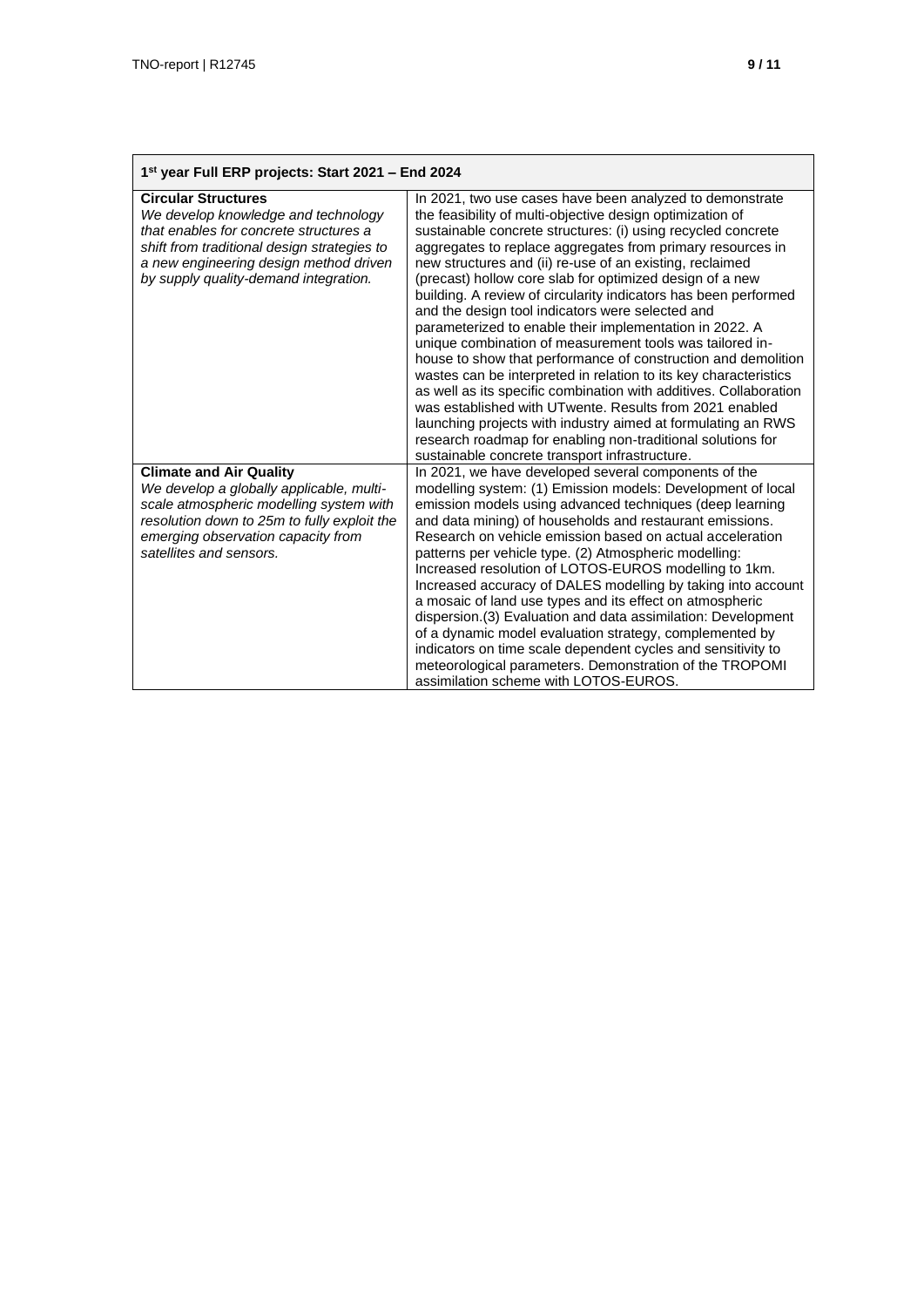#### *Table 2. Seed Early Research Programs, Highlights 2021*

| Seed Early Research Programs (single-year projects)                                                                                                                                                                                                        |                                                                                                                                                                                                                                                                                                                                                                                                                                                                                                                                                                                                                                                                                                                                                                                                                                                                                                                                                                                                                                                                                                                                                                                                                                           |
|------------------------------------------------------------------------------------------------------------------------------------------------------------------------------------------------------------------------------------------------------------|-------------------------------------------------------------------------------------------------------------------------------------------------------------------------------------------------------------------------------------------------------------------------------------------------------------------------------------------------------------------------------------------------------------------------------------------------------------------------------------------------------------------------------------------------------------------------------------------------------------------------------------------------------------------------------------------------------------------------------------------------------------------------------------------------------------------------------------------------------------------------------------------------------------------------------------------------------------------------------------------------------------------------------------------------------------------------------------------------------------------------------------------------------------------------------------------------------------------------------------------|
| <b>ERP-title</b><br>Short description                                                                                                                                                                                                                      | <b>Highlights</b>                                                                                                                                                                                                                                                                                                                                                                                                                                                                                                                                                                                                                                                                                                                                                                                                                                                                                                                                                                                                                                                                                                                                                                                                                         |
| Seed ERP's 2021 → promoted to Full ERP, Start 2022 - End 2025                                                                                                                                                                                              |                                                                                                                                                                                                                                                                                                                                                                                                                                                                                                                                                                                                                                                                                                                                                                                                                                                                                                                                                                                                                                                                                                                                                                                                                                           |
| Subsidence and building damage<br>We develop a concept of workflow and a<br>preliminary model chain to predict<br>subsidence resulting from human<br>subsurface activities and to translate this<br>into potential for damage to the built<br>environment. | In 2021 we combined and improved modeling approaches for<br>shallow-cause and deep-cause subsidence prediction, for<br>subsidence-induced damage modelling on a pre-selected<br>buildings with certain foundation type and realized an interface<br>to translate a spatiotemporal subsidence pattern into an<br>appropriate input matric for damage modeling. These results<br>are connected and integrated as a Proof of Concept to access<br>the risks of subsidence.                                                                                                                                                                                                                                                                                                                                                                                                                                                                                                                                                                                                                                                                                                                                                                   |
| <b>AUTO Adapt</b><br>We develop self-learning adaptive<br>methods to maximize overall system<br>performance and dramatically reduce<br>development time and costs by<br>automatically adapting the controlled<br>system behaviour and configuration.       | In 2021, we defined the full technology concept and<br>architecture for self-adaptive systems. This was essential input<br>to create the full ERP project plan. The potential of self-<br>adaptive systems is demonstrated for the leading use case:<br>energy management of plug-in hybrid electric trucks. Also,<br>contacts have been initiated with potential partners, which<br>resulted in 3 letters of support.                                                                                                                                                                                                                                                                                                                                                                                                                                                                                                                                                                                                                                                                                                                                                                                                                    |
| <b>Digital Health Measurements</b><br>We aim to develop a generic<br>(implementation) framework aimed at<br>validation, security, data governance and<br>utility of digital health measures.                                                               | In this Seed ERP, technical innovation was combined with<br>social innovation with a focus on sensors for digital health<br>measurements related to sleep. Pilot volunteer studies showed<br>that objective monitoring of sleep using sensors shows better<br>correlation to sleepiness experienced after a work shift, while<br>comparison against polysomnography is still warranted. Also,<br>not only sleep duration, but also parameters related to sleep<br>quality should be investigated in their integrated relation to<br>health and work performance. Stakeholder meetings and<br>workshops generated perspectives, perceived benefits and<br>risks on application and implementation of the health patch (as<br>sensor platform for sleep) or other wearable technologies in<br>the clinical setting and in the work setting. We learned that it is<br>important to intertwine social innovation with technological<br>innovation as part of the development process because it<br>enables adaptation of technology to user wishes and context<br>and steering technological innovation. It also enables one to<br>adapt the context of usage to the technology, and orchestrate<br>implementation and ecosystem development. |
| <b>Pandemic Diagnostics</b><br>We will establish generic analytical<br>strategies to identify novel, pandemic<br>infectious agents and to establish<br>efficient strategies for diagnostics and<br>population-level surveillance.                          | For Research Line 1 "Improved bio-surveillance of (respiratory)<br>viruses based on mass spectrometry" we have developed an<br>approach to use mass spectrometry for the identification of<br>common viruses, including the isolation of virus particles from<br>relevant matrices. For Research line 2 "Targeted point-of-care<br>analysis for respiratory viruses", we have been able to<br>establish the design for LAMP-based detection of four key<br>respiratory pathogens and evaluated the performance of two in<br>a clinical pilot. Furthermore, in collaboration with WUR, we<br>have published a novel LAMP- CRISPR assay in Nature<br>Communication                                                                                                                                                                                                                                                                                                                                                                                                                                                                                                                                                                          |